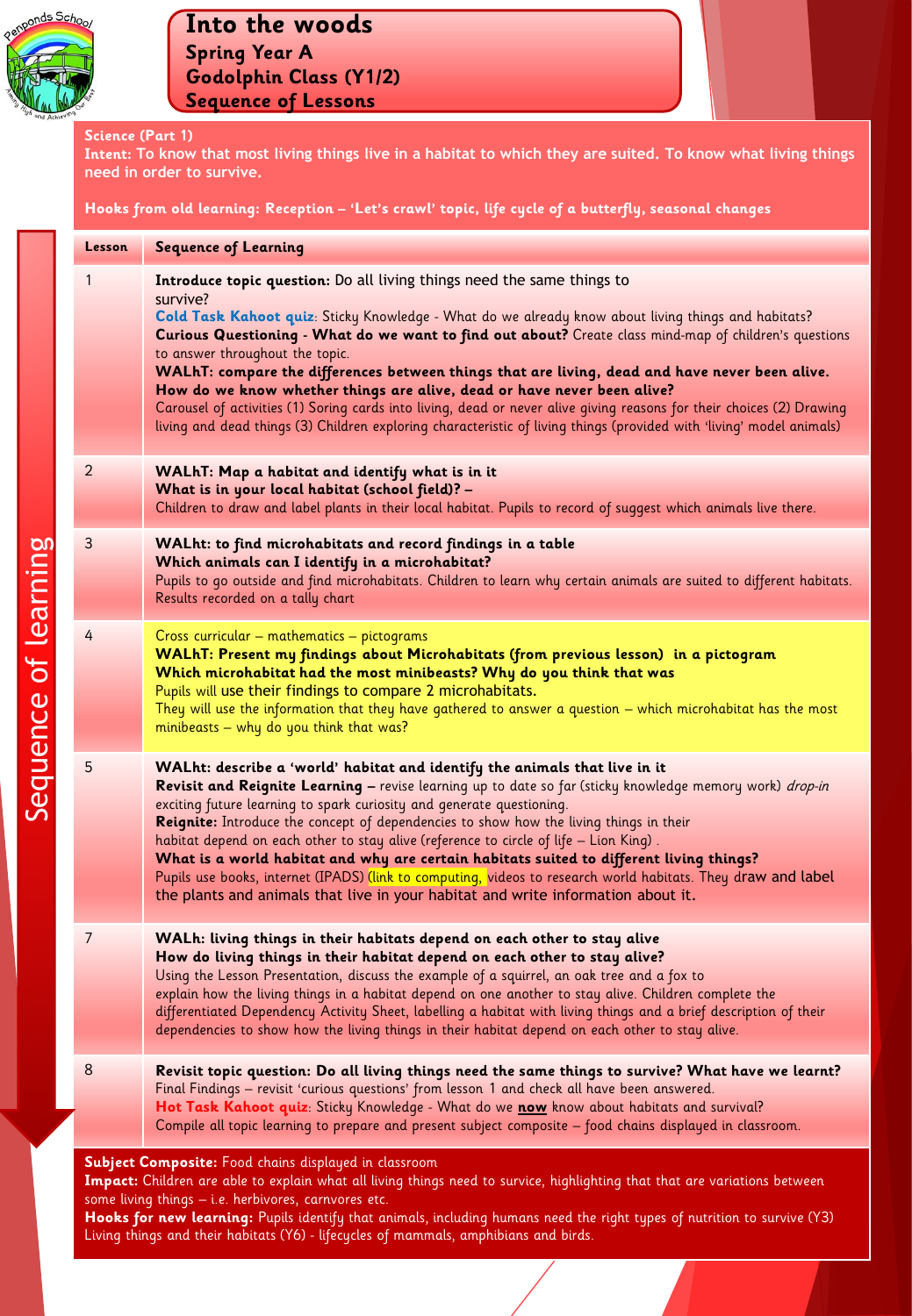

Sequence of learning

Sequence of learning

### **Into the woods Spring Year A Godolphin Class (Y1/2) Sequence of Lessons**

#### **Science (part 2)**

**Intent:** Children will have a secure understanding the process of a growing plant. **Hooks from old learning:** (YR): Children look at seasons and they way that plants change (i.e. leaves falling off of trees during Autumn)

| Lesson                                                                                           | <b>Sequence of Learning</b>                                                                                                                                                                                                                                                                                                                                                                                                                                                                                                                 |
|--------------------------------------------------------------------------------------------------|---------------------------------------------------------------------------------------------------------------------------------------------------------------------------------------------------------------------------------------------------------------------------------------------------------------------------------------------------------------------------------------------------------------------------------------------------------------------------------------------------------------------------------------------|
|                                                                                                  |                                                                                                                                                                                                                                                                                                                                                                                                                                                                                                                                             |
| 1                                                                                                | Walht: look closely at plants and trees and record what we see.<br>Cold Task Kahoot quiz: Sticky Knowledge - What do we already know about plants?<br>Curious Questioning - What do we want to find out about? Create class mind-map of children's<br>questions to answer throughout the topic.<br>Which different plants and trees can you identify in a local habitat (school field)?<br>Pupils to look closely at plants and trees. Record what they see by writing, drawing and measuring. Label the<br>main parts of plants and trees. |
| $\overline{2}$                                                                                   | Walht: plant seeds and suggest how to care for them.<br>How do I care for a plant?<br>Pupils to plant a 'bean and a bag' and suggest ways that they will look after it.<br>https://www.saps.org.uk/primary/teaching-resources/639-growing-seeds-in-a-plastic-bag                                                                                                                                                                                                                                                                            |
| 3                                                                                                | Walht: To observe and describe how seeds grow into<br>mature plants by understanding the life cycle of plants<br>What is the lifecycle of a plant?<br>Pupils observe their own plants so far. Pupils to watch the time lapse of a growing plant. Draw and label the<br>lifecycle of a plant.                                                                                                                                                                                                                                                |
| 4                                                                                                | Walht: compare the growth of seedlings under different conditions.<br>What do you think will be the best conditions to grow a plant?<br>Pupils to put cress seeds in different conditions - cupboard with no light, cupboard with no water,<br>light with no water etc.<br>*Seed diary to fill out weekly in mornings                                                                                                                                                                                                                       |
| 5                                                                                                | Cross curricula (English lesson) - 'A seed is sleepy' unit<br>WALHT: Write an information text about seeds                                                                                                                                                                                                                                                                                                                                                                                                                                  |
| 5                                                                                                | WALHt: observe closely using simple equipment by measuring and recording the growth of seeds in<br>different conditions.<br>Which conditions were the best and worst for plants to grow?<br>Children to record their final findings - Which conditions were best? Final results recorded in seed diary                                                                                                                                                                                                                                      |
| 6                                                                                                | Revisit topic question: Do all living things need the same things to survive? What have we learnt?<br>Final Findings - revisit 'curious questions' from lesson 1 and check all have been answered.<br>Hot Task Kahoot quiz: Sticky Knowledge - What do we now know about plants?<br>Compile all topic learning to prepare and present subject composite - Show their plants to another year group<br>and explain different conditions.                                                                                                      |
| <b>Subject Composite:</b> Pupils to present their findings about what conditions were best for a |                                                                                                                                                                                                                                                                                                                                                                                                                                                                                                                                             |

plant to grow (show their plants to children from another yer group). **Impact:** Pupils know the best conditions for a plant to grow and lifecycle of a plant. **Hooks for future learning**: (6) Life process and reproduction of plants and animals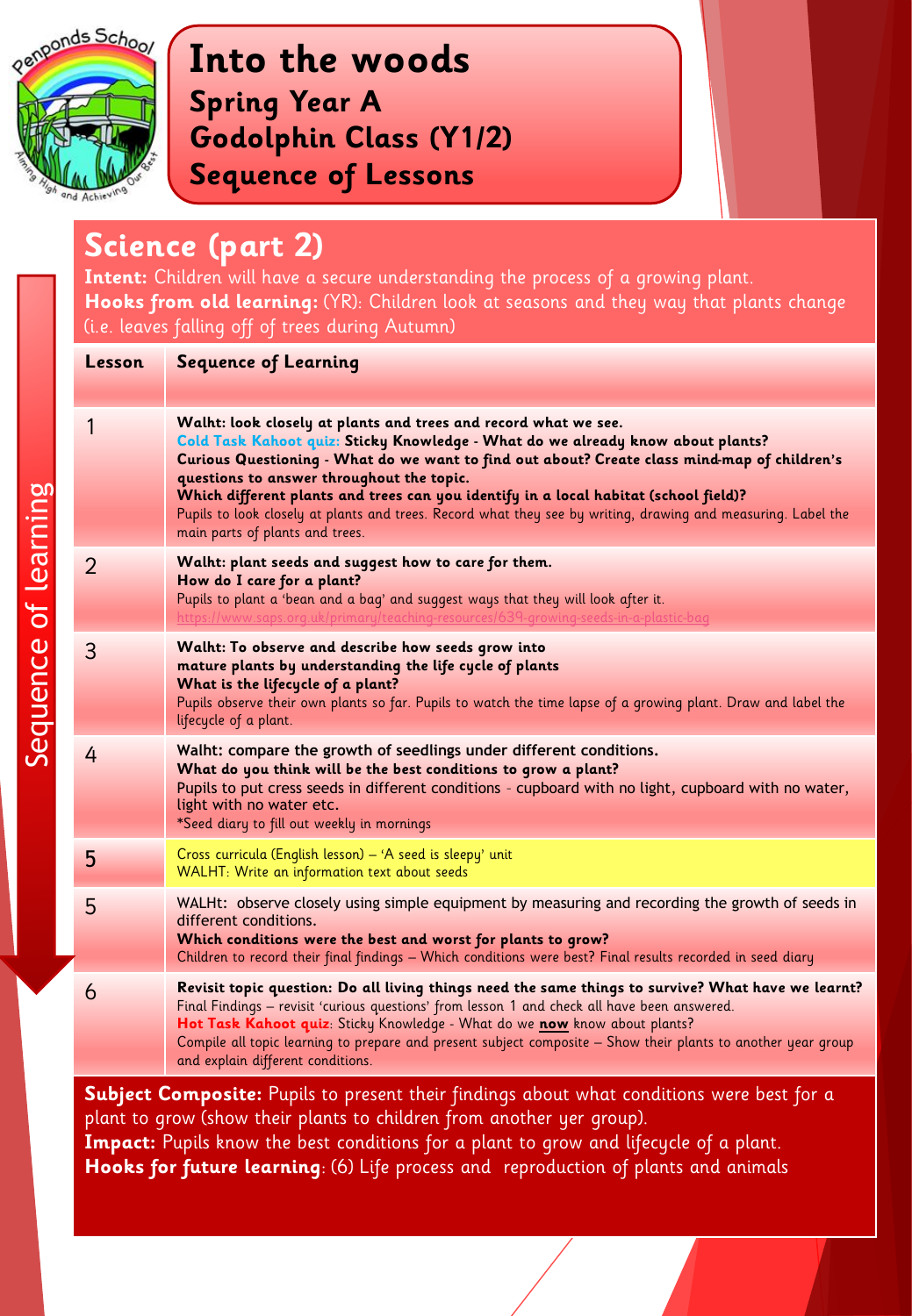

#### **Geography**

**Intent: To identify seasons and have knowledge of hot and cold areas in relation to the equator.** 

**Hooks from old learning:** (YR) Exploring local outside environment (spring walk) Exploring seasons

| Lesson         | <b>Sequence of Learning</b>                                                                                     |
|----------------|-----------------------------------------------------------------------------------------------------------------|
|                |                                                                                                                 |
| 1              | WALHT: look at the weather where we live in the UK.                                                             |
|                | What are the types of weather where we live?                                                                    |
|                | Pupils observe the 4 main types of weather in the UK. Record different types of weather (from video) on a table |
| $\overline{2}$ | WALHT: describe how the weather can affect us.                                                                  |
|                | How Does the Weather Affect Us?                                                                                 |
|                | Pupils record what they can wear/ activities they can do in different seasons                                   |
| 3              | WALHT: identify daily weather patterns in the UK                                                                |
|                | Which weather symbols are often used in the UK                                                                  |
|                | Pupils to create a weather mobile demonstrating the different types of weather in the UK                        |
| 4              | <b>WALHT: recognise the dangers of weather</b>                                                                  |
|                | What are the dangers of weather?                                                                                |
|                | Create a leaflet of how to stay safe in different types of weather                                              |
|                |                                                                                                                 |
| 5              | WALHT: explain how countries have different climates which can be hot or cold.                                  |
|                | Why do countries have different climates?                                                                       |
|                | Locate and name hot and cold countries                                                                          |
| 6              | WALHT: carry out a weather forecast on a country in the UK                                                      |
|                | What is the weather like around the UK?                                                                         |
|                | Pupils present the weather (of a given UK country) to the class using their weather mobile.                     |

**Subject Composite**: Pupils present the weather (country in the UK) to the class **Impact: Pupils have an understanding of weather symbols and seasons in the UK. They have knowledge of hot and cold areas in relation to the equator.** 

**Hooks for new learning: Children find out about Greece—it's physical geography and climate.**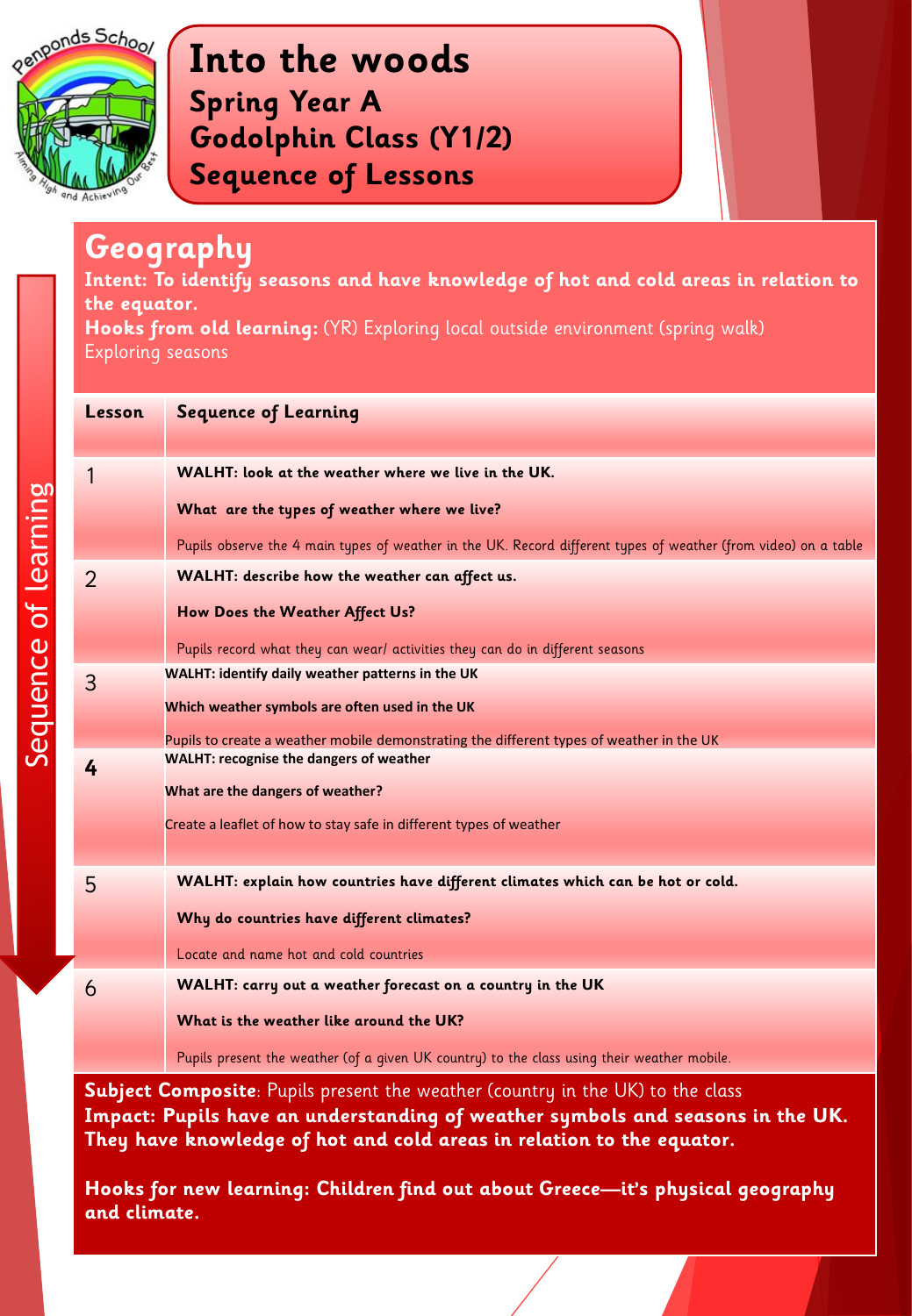

# **Art and Design**

**Intent**: To create a collage of a bird

**Hooks from old learning:** (YR) Explored mark making, making basic collages

| Lesso<br>n     | <b>Sequence of Learning</b>                                                                                                        |
|----------------|------------------------------------------------------------------------------------------------------------------------------------|
| 1              | WALHT: explore the artist Mark Hearld (collages of birds)                                                                          |
|                | What do I know about Mark Hearld and what techniques does he use?                                                                  |
|                | Pupils to carry out research about Mark Herald (biography) and look at examples of his work.                                       |
| $\overline{2}$ | WALHT: to create different patterns using collage                                                                                  |
|                | Which patterns can I create using collage techniques?                                                                              |
|                | Introduce collage and children to practise making patterns with different colours/textures etc.                                    |
| 3              | WALHT: explore lines through drawing and mark making.                                                                              |
|                | Can I draw the outline a bird?<br>Pupils follow instructions to draw a variety of lines and shapes to create the outline of a bird |
| 4              | WALHT: use collage to create texture in the wings                                                                                  |
|                | Can I create texture in the wings?                                                                                                 |
|                | Children explore a range of materials to create texture in the wings.                                                              |
|                |                                                                                                                                    |
| $5+$           | WALHT: to use a range of materials to create the collage of a bird                                                                 |
| 6              | Pupils draw on all learnt techniques to create collage of a bird.                                                                  |

**Subject Composite:** Create a collage of a bird – display in classroom **Impact:** Children are able to use a range of materials to create a collage. **Hooks for new learning:** Children make accurate observational drawings and use a range of drawing and painting techniques (Y3/4)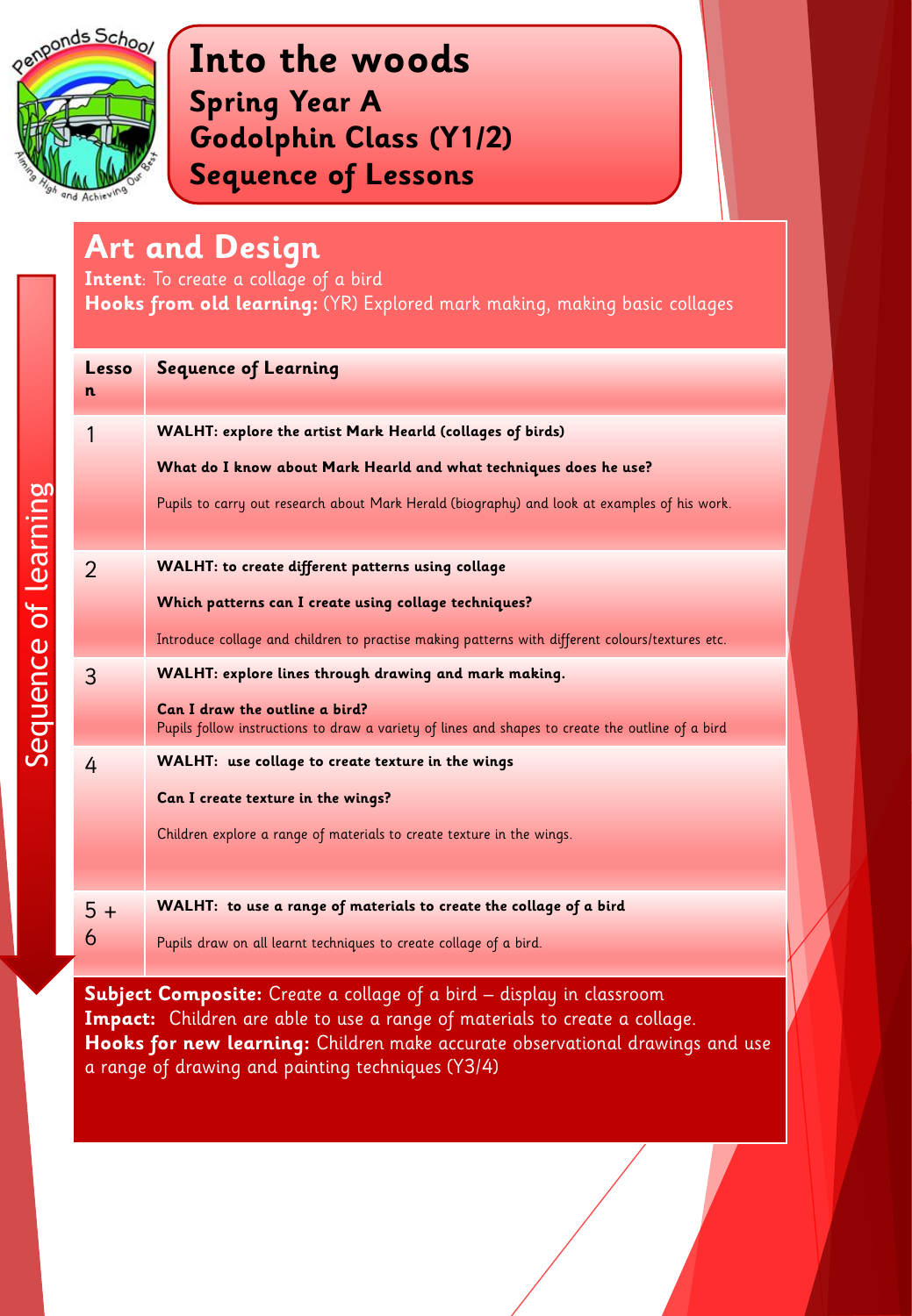

Sequence of learning

Sequence of learning

## **Into the woods Spring Year A Godolphin Class (Y1/2) Sequence of Lessons**

## **Design and Technology**

**Intent:** To design a strong, stable chair for Goldilocks **Hooks from old learning:** (YR) Superheroes and Lets Crawl Protective structures

| Lesso                                                                                                                                                                                                                                                                                                                                 | <b>Sequence of Learning</b>                                                                                                                                                                 |
|---------------------------------------------------------------------------------------------------------------------------------------------------------------------------------------------------------------------------------------------------------------------------------------------------------------------------------------|---------------------------------------------------------------------------------------------------------------------------------------------------------------------------------------------|
| n                                                                                                                                                                                                                                                                                                                                     |                                                                                                                                                                                             |
| 1                                                                                                                                                                                                                                                                                                                                     | WALHT: To explore the concept and features of structures and the stability of different<br>shapes.                                                                                          |
|                                                                                                                                                                                                                                                                                                                                       | Which chair is the best structure for baby bear and why?                                                                                                                                    |
|                                                                                                                                                                                                                                                                                                                                       | Pupils will identify natural and man-made structure. Pupils will know that shapes and structures<br>with wide, flat bases or legs are the most stable (baby bear chair analysis worksheet). |
| 2                                                                                                                                                                                                                                                                                                                                     | WALHT: explore strength in different structures and understand that the shape of the structure<br>affects its strength.                                                                     |
|                                                                                                                                                                                                                                                                                                                                       | Which 3D shape structure had the most stability and strength?                                                                                                                               |
|                                                                                                                                                                                                                                                                                                                                       | Now individually or in pairs/groups, pupils construct their own tubes and then test their structure's ability to<br>resist destruction by applying an increasing number of books.           |
| 3                                                                                                                                                                                                                                                                                                                                     | WALHT: design and plan Baby Bear's chair                                                                                                                                                    |
|                                                                                                                                                                                                                                                                                                                                       | What will baby bear's chair look like and what resources will I need?                                                                                                                       |
|                                                                                                                                                                                                                                                                                                                                       |                                                                                                                                                                                             |
|                                                                                                                                                                                                                                                                                                                                       | Design an appealing and functional product for a particular audience. Use sketches, labelled diagrams and<br>notes to explain their design.                                                 |
| $4 +$                                                                                                                                                                                                                                                                                                                                 | WALHT: make a structure according to design criteria                                                                                                                                        |
| 5                                                                                                                                                                                                                                                                                                                                     | Can I make a chair that is strong, stiff and stable?                                                                                                                                        |
|                                                                                                                                                                                                                                                                                                                                       | I can remember that chairs are structures and need to be strong, stiff and stable<br>I know how to create joints and structures from paper/card and tape                                    |
|                                                                                                                                                                                                                                                                                                                                       | I can Select from and use a wide range of materials and components, including construction materials, textiles<br>and ingredients, according to their characteristics                       |
| 6                                                                                                                                                                                                                                                                                                                                     | WALHT: evaluate the strength, stiffness and stability of their structure                                                                                                                    |
|                                                                                                                                                                                                                                                                                                                                       | Can I evaluate my structure?                                                                                                                                                                |
|                                                                                                                                                                                                                                                                                                                                       | Pupils to evaluate the strength of their structure by putting a doll/bear on it. Is it stable? Is it strong? Is it stiff?                                                                   |
|                                                                                                                                                                                                                                                                                                                                       | Pupils to think about how they could improve their structure                                                                                                                                |
| Subject Composite: Classroom gallery. Children circulate the room and look at all the<br>different designs and ideas.<br>Impact: Children are able to design a chair that is stable and strong and suggest ways to<br>improve it further.<br>Hooks for new learning: Pupils focus on 3D design in art (Y3/4). Pupils build a function |                                                                                                                                                                                             |
| catapult (Y3/4). Children design a scale model seat (Y6)                                                                                                                                                                                                                                                                              |                                                                                                                                                                                             |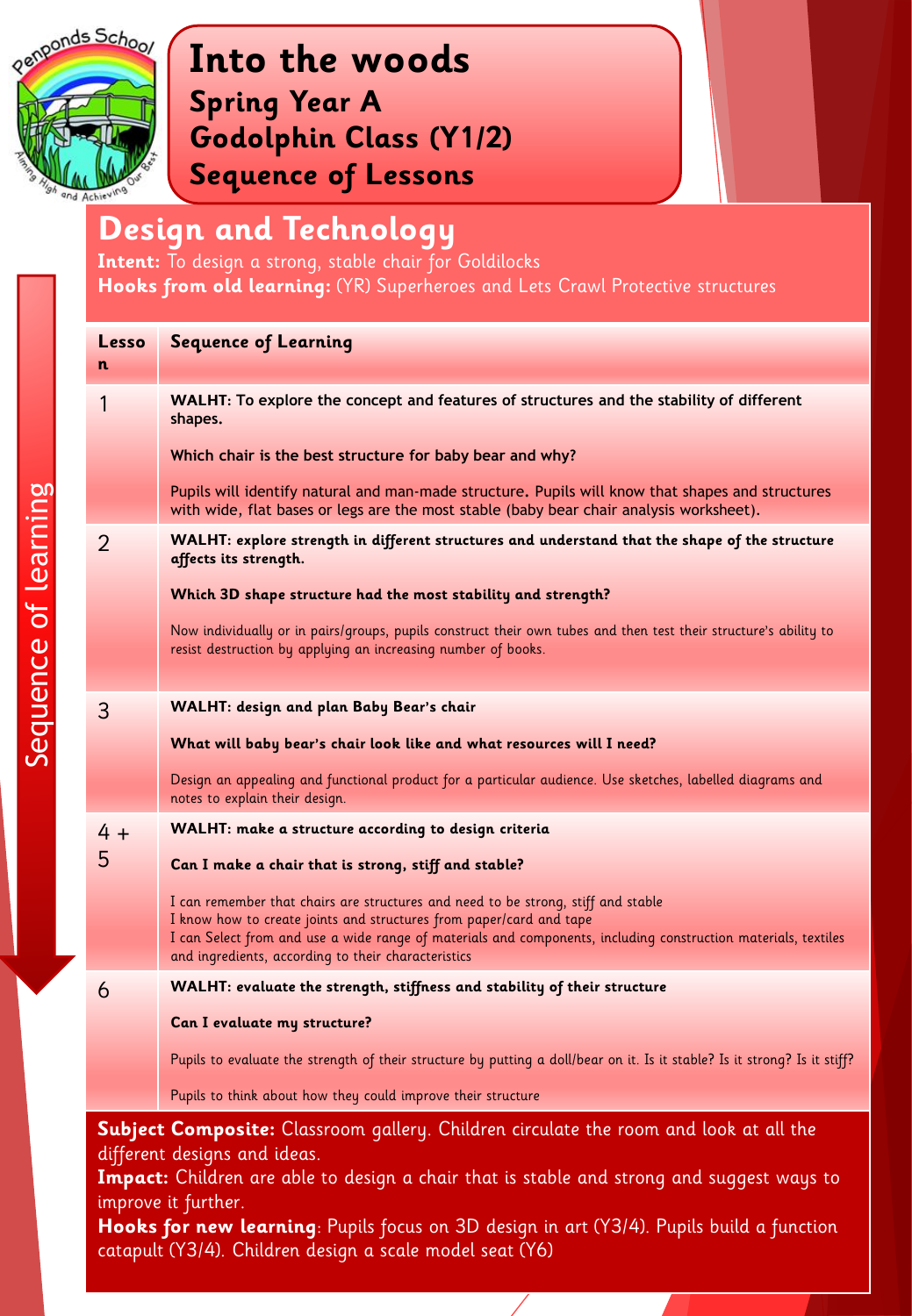

Sequence of learning

Sequence of learning

**Into the woods Spring Year A Godolphin Class (Y1/2) Sequence of Lessons**

#### **Computing**

**Intent: To paint a digital picture on the computer, using a variety of different tools Hooks from old learning: In reception pupils complete a simple programme on an iPad to make a picture. T**

| Lesson                                                          | <b>Sequence of Learning</b>                                                                                                                                                                                                                                                                                                                                   |
|-----------------------------------------------------------------|---------------------------------------------------------------------------------------------------------------------------------------------------------------------------------------------------------------------------------------------------------------------------------------------------------------------------------------------------------------|
| 1                                                               | WALHT: describe what different freehand tools do<br>How can we paint using computers?<br>- Make marks on a screen and explain which tools I used<br>- Draw lines on a screen and explain which tools I used<br>- Use the paint tools to draw a picture                                                                                                        |
| 2                                                               | WALHT: use the shape tool and the line tools<br>How do I use shapes and lines?<br>- Make marks with the square and line tools<br>- Use the shape and line tools effectively<br>- Use the shape and line tools to recreate the work of an artist                                                                                                               |
| 3                                                               | WALHT: make careful choices when painting a digital picture<br>Can I make careful choices when painting a digital picture?<br>- Choose appropriate shapes<br>- Make appropriate colour choices<br>- Create a picture in the style of an artist                                                                                                                |
| 4                                                               | WALHT: explain why I chose the tools I used<br>Why did I choose that?<br>- Know that different paint tools do different jobs<br>- Choose appropriate paint tools and colours to recreate the work of an artist<br>- Say which tools were helpful and why                                                                                                      |
| 5                                                               | WALHT: use a computer on my own to paint a picture<br>Can I paint a picture by myself?<br>- Make dots of colour on the page<br>- Change the colour and brush sizes<br>- Use dots of colour to create a picture in the style of an artist on my own                                                                                                            |
| 6                                                               | WALHT: compare painting a picture on a computer and on paper<br>What are the similarities and differences between pictures on a computer and paper?<br>- Explain that pictures can be made in lots of different ways<br>- Spot the differences between painting on a computer and on paper<br>- Say whether I prefer painting using a computer or using paper |
| <b>Subject Composite:</b> Pupils will create a digital painting |                                                                                                                                                                                                                                                                                                                                                               |

**Impact**: Pupils will know how to create a digital painting, selecting from a variet of different tolls

**Hooks for new learning: Pupils create a story based animation in LKS2**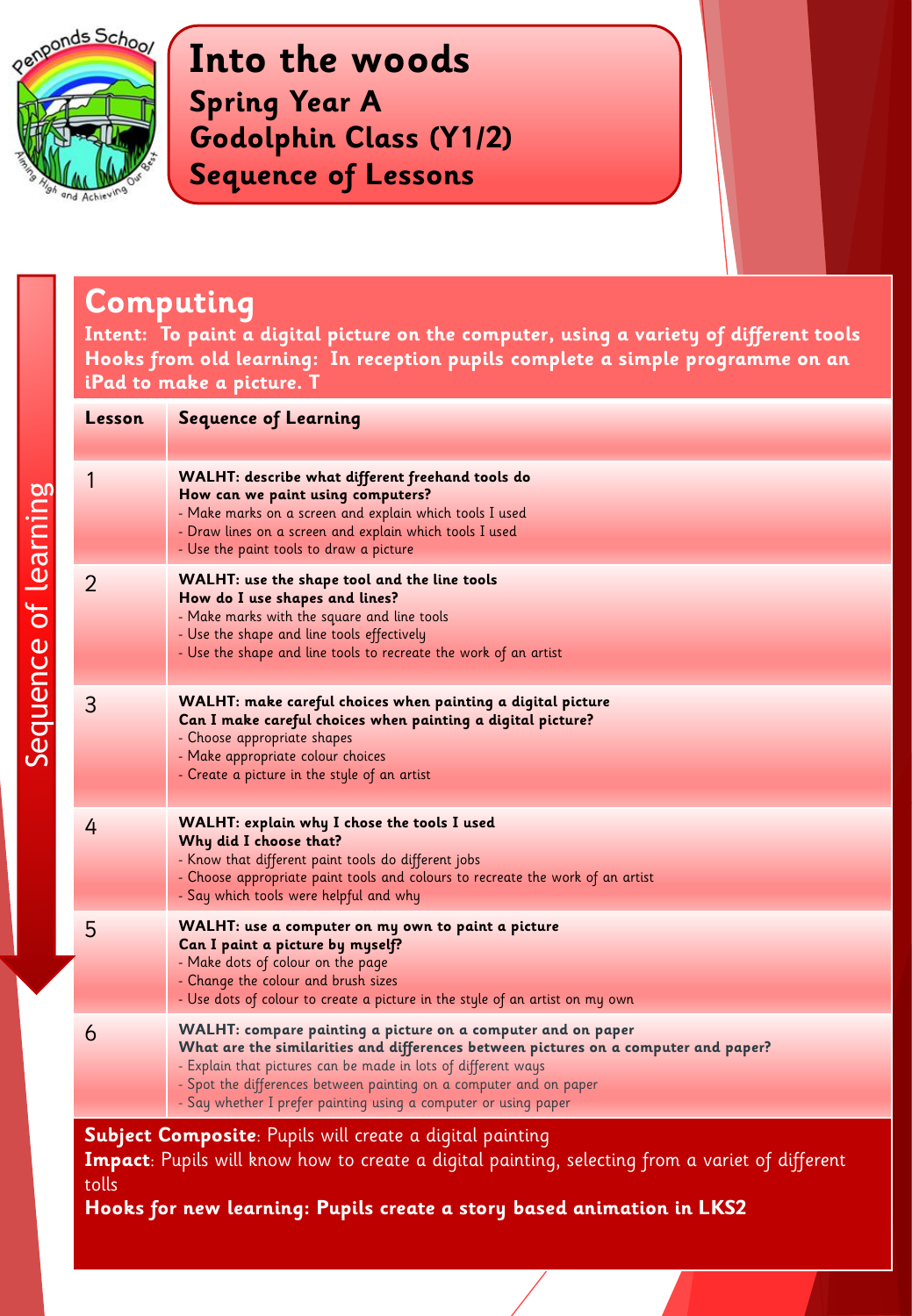

## Music

Intent: Children will experiment with, create, select and combine sounds. They will use their voices expressively and creatively by singing songs and speaking chants and rhymes Hooks from old learning: (YR, Y1, Y2) To build on previously learnt skills from the charanga scheme. **Lesson Sequence of Learning**  1 (1) Listen and Appraise - **In The Groove, Blues by Joanna Mangona:** Play the song. Use your body to find the pulse whilst scrolling through/using the on-screen questions as a focus. The coloured timeline denotes the song sections. (2). Musical Activities (embed with increasing depth over time. Refer to the Unit Overview and use the Activity Manual for guidance) a. Warm-up Games (including vocal warm-ups) - In The Groove, Blues b. Flexible Games (an optional extension activity) c. Learn to Sing the Song - In The Groove, Blues: Start to learn to sing the song. 2 1. Listen and Appraise **(begin to recognise the basic style indicators of Baroque music)** 2. Musical Activities (embed with increasing depth over time. Refer to the Unit Overview and use the Activity Manual for guidance) a. Warm-up Games (including vocal warm-ups) - In The Groove, Blues b. Flexible Games (an optional extension activity) c. Learn to Sing the Song - In The Groove, Baroque: Continue to sing the song. d. Play Your Instruments with the Song: New Musical Activity. 3 1. Listen and Appraise **(begin to recognise the basic style indicators of Latin)**  2. Musical Activities (embed with increasing depth over time. Refer to the Unit Overview and use the Activity Manual for guidance) a. Warm-up Games (including vocal warm-ups) - In The Groove, Blues b. Flexible Games (an optional extension activity) c. Learn to Sing the Song - In The Groove, Latin : Continue to sing the song. d. Play Your Instruments with the Song: Revisit your learning from the last step. e. Improvise with the Song: New Musical Activity: Clap and Improvise, Sing, Play and Improvise and Improvise! (See also optional Extension Activities for Improvisation). 4 1. Listen and Appraise **(begin to recognise the basic style indicators of Bhangra)** 2. Musical Activities (embed with increasing depth over time. Refer to the Unit Overview and use the Activity Manual for guidance) a. Warm-up Games (including vocal warm-ups) - In The Groove, Blues b. Flexible Games (an optional extension activity) c. Learn to Sing the Song - In The Groove: Sing the song. d. Play Your Instruments with the Song: Option to revisit your learning from the last step. e. Improvise with the Song: Revisit Sing, Play and Improvise and Improvise! (See Optional Extension Activities for Improvisation). f. Compose with the Song: New Musical Activity for this step 5 1. Listen and Appraise **(begin to recognise the basic style indicators of Folk music)** 2. Musical Activities (embed with increasing depth over time. Refer to the Unit Overview and use the Activity Manual for guidance) a. Warm-up Games (including vocal warm-ups) - In The Groove, Folk b. Flexible Games (an optional extension activity) c. Learn to Sing the Song - In The Groove, Folk: Sing the song. d. Play Your Instruments with the Song: Revisit this activity. e. Improvise with the Song: Option to revisit/continue this activity. (See Optional Extension Activities for Improvisation). f. Compose with the Song: Option to revisit this activity. 6 **WALHT: choose a song they have learnt from the Scheme and perform it.**

**Can I perfom a song to the audience?**  Pupils to add their ideas to the performance.

Record the performance and say how they were feeling about it

**Subject Composite:** Perform a song/music to another class **Impact**: Children are able to sing together, use instruments as a group and perform. **Hooks for new learning: (Y5/6)** Groovy Greeks and Space — storytelling through music, Vicious Vikings—compose graphic scores and rhythm grids to accompany songs. Whole class ukulele /glockenspiel.

Sequence of learning Sequence of learning